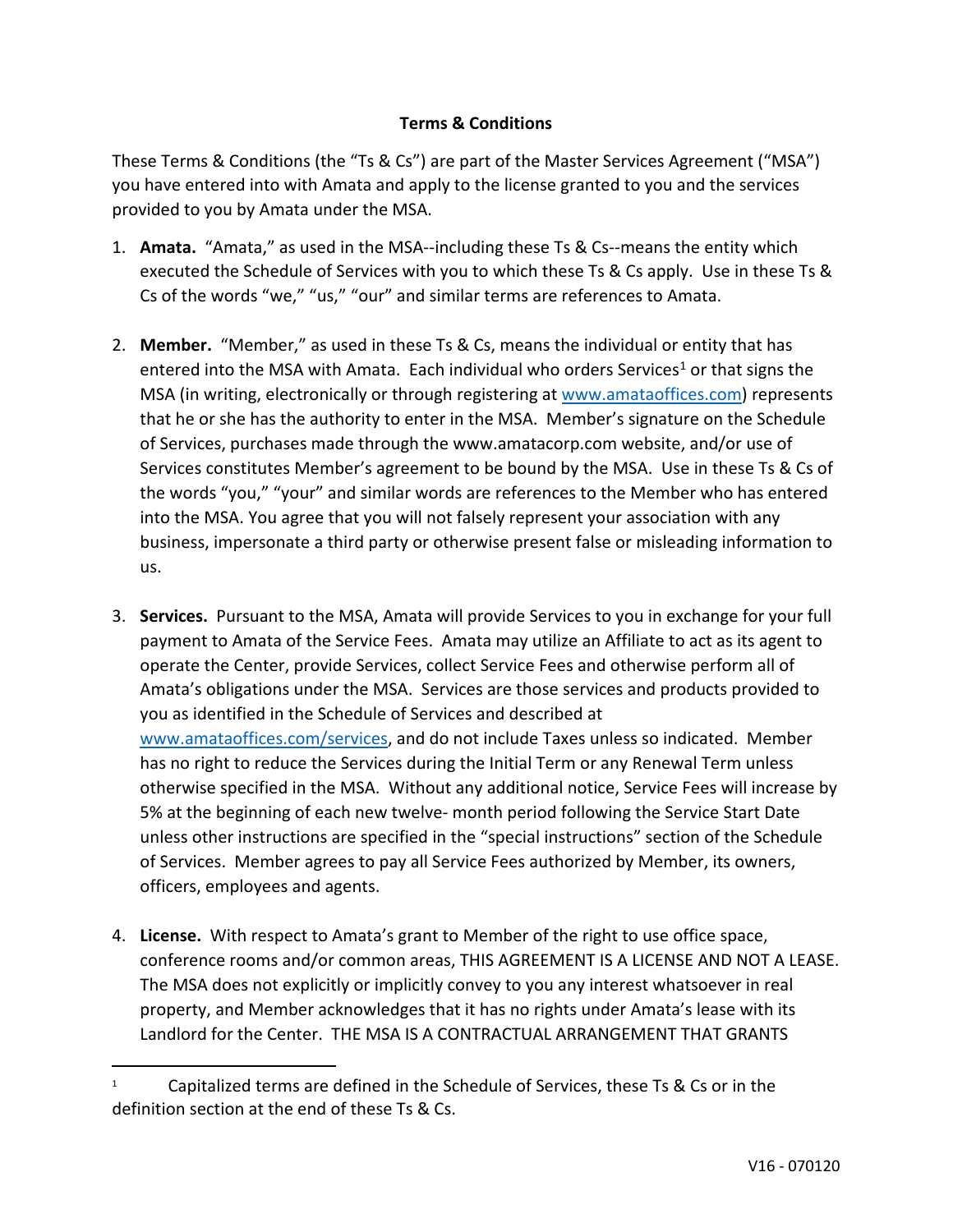MEMBER A REVOCABLE LICENSE FOR THE USE OF OFFICE SPACE, CONFERENCE ROOMS AND/OR COMMON AREAS IN THE CENTER. Amata retains legal possession and control of the Center, including the office space assigned to Member. Amata reserves the right to relocate the Member to other offices in the Center from time to time at Amata's expense, but only to offices of similar size and configuration. The obligation to provide access to the Center and use of the Services is subject to the MSA, Amata's lease with its Landlord and any other rules and regulations of its Landlord and the building where the Center is located. If Amata's lease for the Center is terminated, Amata will have the right to terminate the MSA but reserves the right to relocate the Member to another center belonging to Amata or an Affiliate at Amata's expense. Amata will have no liability to Member if we choose to terminate the MSA due to our lease for the Center being terminated.

- 5. **Additional Services.** As Additional Services, Amata and its Affiliates make available to you on an "as-requested" basis the services and products described in the schedule located at [www.amataoffices.com/services.](http://www.amataoffices.com/services) The associated Additional Service Fees are also located at that web address. Current copies of either also may be obtained upon reasonable request to Amata. You may order Additional Services or add locations in North America through additional Schedule of Service forms, which will be governed by your MSA. Member's account must be current in order to make additions to the Services or order Additional Services. From time to time the fees charged for Additional Services may be changed at our sole discretion. Amata will make every effort to notify you thirty days prior to the effective change of Additional Service Fees through posting at [www.amataoffices.com/services.](http://www.amataoffices.com/services) Your use of the Additional Services any time thirty days after posting of the changed Additional Service Fees at the above web address constitutes your agreement to the new Additional Service Fees. Additional Service Fees will be charged to Member's account and are payable on the Service Fee Payment Date.
- 6. **Taxes.** Amata has the right to charge Member for increases in Taxes from calendar year to calendar year that Amata must pay. This includes real estate (i.e., real property) taxes that Landlord charges Amata as part of its lease of the space where the Center is located, and phone taxes and fees that may be assessed by local, state and federal authorities.
- 7. **Term.** The MSA's Initial Term is stated on the Schedule of Services. The MSA will **automatically renew** at the end of the Initial Term for a duration equal to the Initial Term unless the MSA is properly terminated as described in these Ts & Cs. Similarly, the MSA will **automatically renew** at the end of any Renewal Term for a duration equal to the most recent Renewal Term unless the MSA is properly terminated as described in these Ts & Cs.
- 8. **Payment.** By entering into the MSA, you agree to pay Amata all applicable charges, including the Service Fees, Additional Service Fees, late fees and Taxes by the Service Fee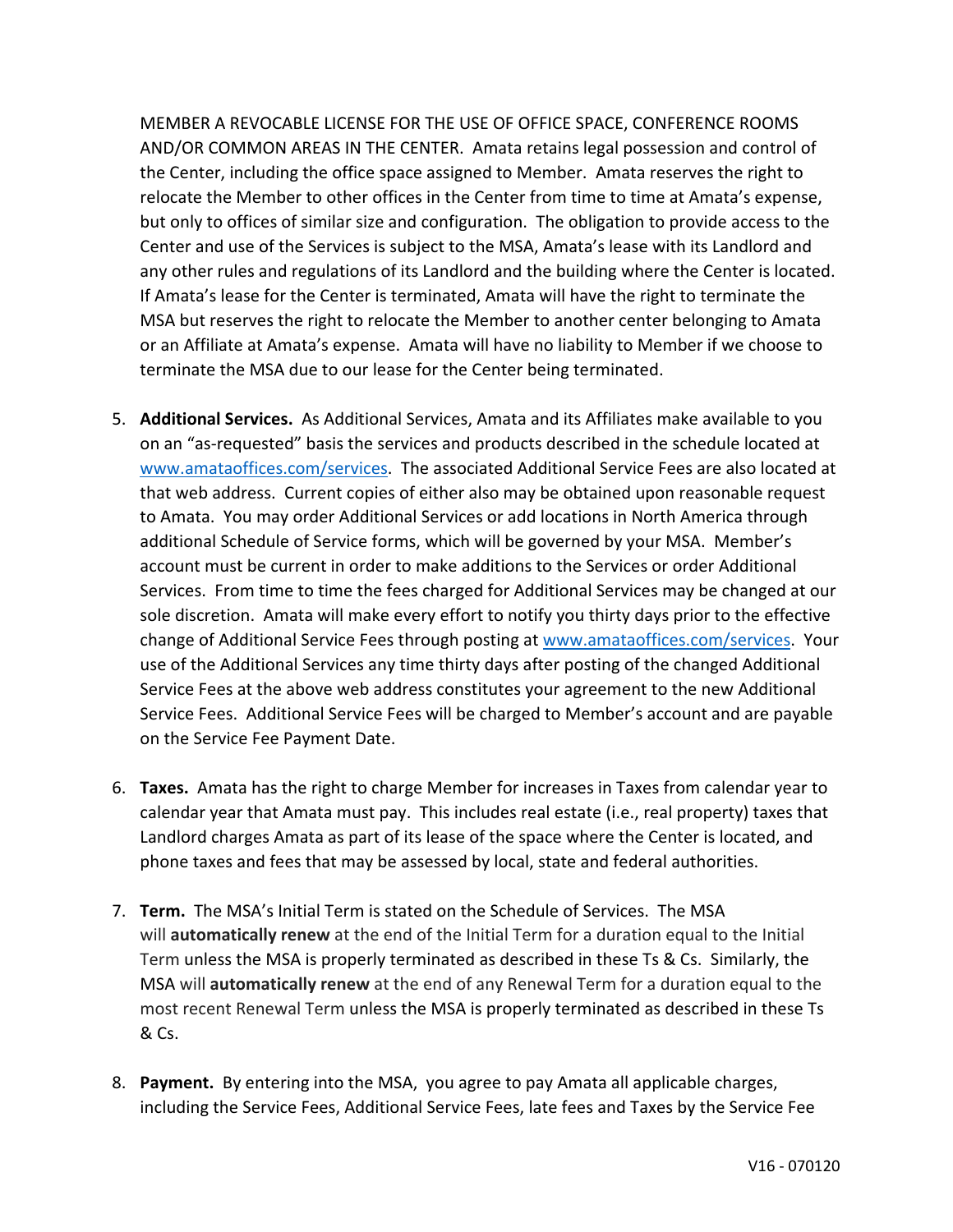Payment Date each month without counterclaim, set-off or deduction, and that your obligation to pay these charges survives termination of the MSA by either Amata or you. Each time you use the Services and/or Additional Services, you reaffirm that you will pay all such charges. Service Fees are itemized on the Schedule of Services and do not include Taxes unless indicated. Invoices are sent monthly in advance. At its sole option, Amata may accumulate Additional Service Fees incurred during your billing cycle and submit them as one or more aggregate charges at the end of each cycle. A late charge of 5% of the invoice per month will be applied if payment in full of the invoice is not made within five days of the Service Fee Payment Date.

- 9. **Initial Costs; Retainer.** Payment of the Initial Costs, including any applicable Retainer, and the initial month's Service Fees are due at the time of signing the MSA or executing a purchase on the www.amatacorp.com website. The Retainer will not be kept in a separate account from other funds of Amata and no interest will be paid. At Amata's sole discretion, the Retainer or any portion of it may be applied to outstanding charges. Amata may require that you replace any portion of the Retainer that has been applied to charges or to pay for any damages caused by the Member, its owners, employees, agents and guests. Amata will refund the balance of the Retainer, if any, not applied to satisfy payment obligations, within forty-five days of termination of the MSA.
- 10. **Billing disputes.** You agree to submit all billing disputes in writing to [accounting@amataoffices.com](mailto:accounting@amataoffices.com) within fifteen days of receiving an invoice. All disputes must include a) the invoice number being disputed, b) the charge description and amount being disputed and c) a thorough explanation of why the charge is being disputed. You agree to pay the undisputed portion of the invoice on or before the Service Fee Payment Date. If Member does not follow exactly the above procedure, Member waives all rights to dispute the invoice and agrees that all charges on the invoice are accurate, valid and owed.
- 11. **Damage to the Center and/or Member's property.** Member is responsible for any damage (beyond normal wear and tear) caused to any part of the Center (including your assigned office space) by any acts of Member, its owners, employees, agents or guests. Upon reasonable notice, Amata has the right to inspect the condition of office space assigned to you and make necessary repairs. Amata is not responsible for any property belonging to Member at the Center. You bear the risk of loss for—and are responsible for insuring—all of your personal property at the Center. Member forever waives any right of recovery against--and fully and forever discharges-- Amata and its Affiliates, managers, members, officers, employees and agents for any damage, injury or loss to property of Member in the Center, unless caused by Amata or its Affiliate's willful misconduct.
- 12. **Disputes with other members.** We are not responsible for the conduct of other members, their guests or any third parties in the Center. We have no obligation to and will not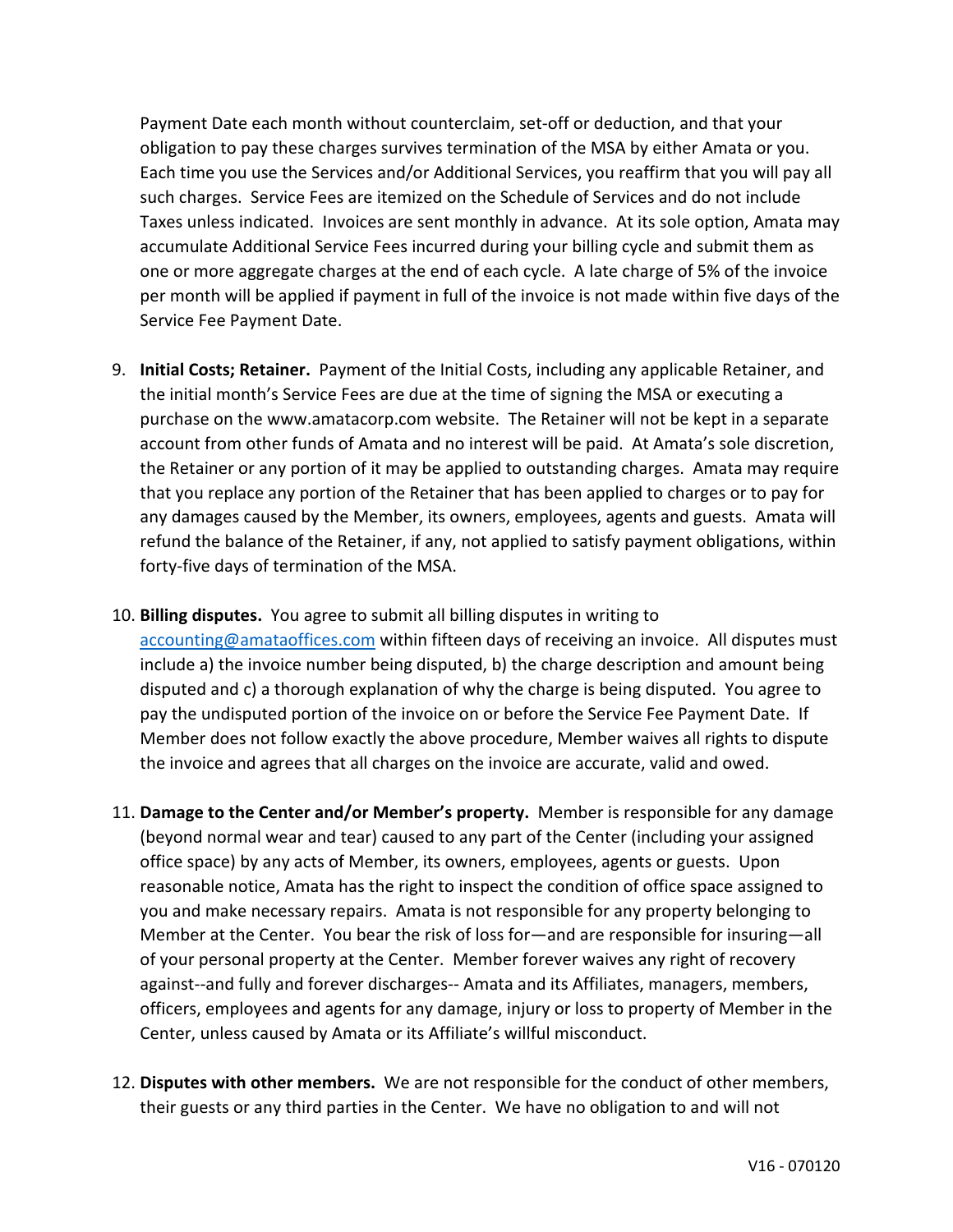mediate any dispute between you and any other member (including your respective guests) and will not indemnify or otherwise be liable to any member or their guests for damage, injury or loss resulting from any such dispute.

- 13. **Providing services to members.** Amata, its Affiliates and its designated vendors are the only persons or entities authorized to provide any services in the Center to you and any other members. You agree that Member and its employees and agents will not attempt to or provide any service to other members without Amata's prior express written consent.
- 14. **Security.** You may be asked to present a valid government-issued photo identification in order to gain access to the Center. We may regularly video record certain areas of the Center. If we deem it necessary, we may disclose information about you to satisfy the request of local, state or federal governmental agencies or to protect us, other members, guests or our or their property.
- 15. **Suspension of Services.** Amata may suspend providing Services and/or Additional Services (including access to the Center) to the Member without any prior notice: (a) if Member breaches any provision of the MSA and Amata believes, in Amata's sole discretion, it is necessary to protect the Center, Amata's network, Amata's or its Affiliates' employees and/or other members, or Amata's and/or its Affiliates' ability to provide services to other members, (b) if Member's account remains unpaid in any amount five days after the Service Fee Payment Date and/or (c) upon rejection of any credit card charges, a returned check or if the Member's card issuer (or its agent) seeks return of any payment previously made to Amata which Amata believes the Member owes.
- 16. **Termination of the MSA.** For an MSA with a term other than month-to-month, either Amata or the Member may terminate the MSA at the end of the Initial Term or any Renewal Term by providing notice of termination that is received by the last day of the month which is two months prior to the end of the applicable term (i.e., notice must be received by January 31<sup>st</sup> to be effective to terminate an MSA term ending on March 31<sup>st</sup>), otherwise the MSA renews as set forth in these Ts & Cs. For MSAs that are month-to-month, a termination notice by Amata or the Member is effective to terminate the MSA at the end of the month following the month during which notice was received (i.e., notice received on March 31<sup>st</sup> is effective to terminate the MSA on April 30<sup>th</sup>, while notice received on April 1<sup>st</sup> is effective to terminate the MSA on May  $31<sup>st</sup>$ ).

Either Amata or the Member may terminate the MSA at any time if the other party materially breaches the MSA.

Material breaches by Member include, but are not limited to, the following failures, acts or omissions if Member fails to cure such failures, acts or omissions within ten business days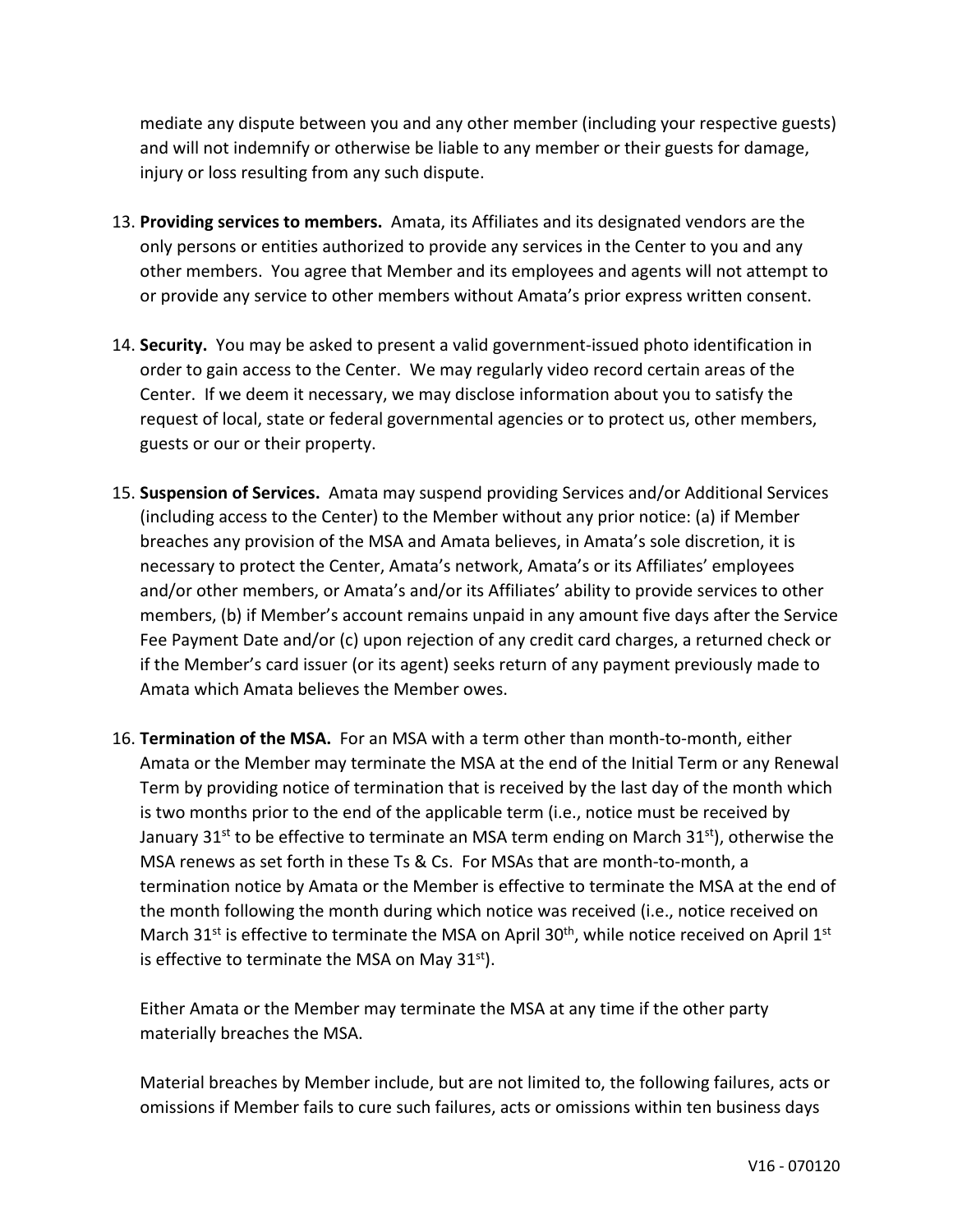after receipt of notice of an intent to terminate: (a) Member, its officers, employees or agents failing to abide by any of the rules, regulations or policies (e.g., the ARR) of Amata or the Landlord related to the Center (b) use of the Center for any illegal operation or purpose, or the Member, its officers, employees or agents committing any illegal act or omission while using or in the Center, (c) Member, its officers, employees or agents causing a nuisance and/or disturbing other members or guests and (d) Member, its officers, employees or agents being abusive to any Amata employee, agent or other member. It is also a material breach by Member if it breaches the MSA more than once (including as described in the above subsections (a) through (d)), regardless of whether such breaches are timely cured. Material breaches by Member also include failure on two or more occasions within a twelve-month period to pay all amounts due to Amata by five days after the Service Fee Payment Date. No notice or opportunity to cure is necessary for Member's failures to make timely payment. The above-described failures, acts and omissions are not intended to be an exhaustive list of those which would be material breaches by Member of the MSA. Amata need not provide notice and an opportunity to cure those breaches by Member which, in Amata's sole judgment, cannot be cured.

Amata's failure to: (a) deliver received mail, (b) provide telecommunications services or (c) provide access to the Center, will only be considered a material breach if it lasts for a period of ten consecutive business days and, in the case of access to the Center, only if Amata cannot accommodate Member at another office center location belonging to Amata or an Affiliate.

- 17. **Damages for termination of the MSA.** If the MSA is terminated after the Service Start Date, Member shall pay Amata for: (a) the Service(s) and Additional Services up through the effective date of termination, (b) the Initial Costs and (c) the Termination Charge. Member will not be liable for the Initial Costs and the Termination Charge if Member terminates due to a material breach by Amata. Member agrees that because actual damages to Amata caused by termination of the MSA are uncertain and would be difficult to determine, the Termination Charge is a reasonable liquidated damage and is not a penalty.
- 18. **Reinstatement following termination.** Member has no right to reinstatement following termination. If, however, Amata agrees to reinstate Member's MSA and Services, then Member shall be responsible for additional Initial Costs being charged at Amata's thenprevailing rates.
- 19. **Removal of personal property.** Member agrees to remove all personal property and vacate the Center on or before the effective date of termination of the MSA. Amata is not, at any time, responsible for loss or damage to any of Member's property remaining at the Center following the effective date of termination or for exercising any of its rights under this provision unless the loss or damage is the result of willful misconduct by Amata. If Member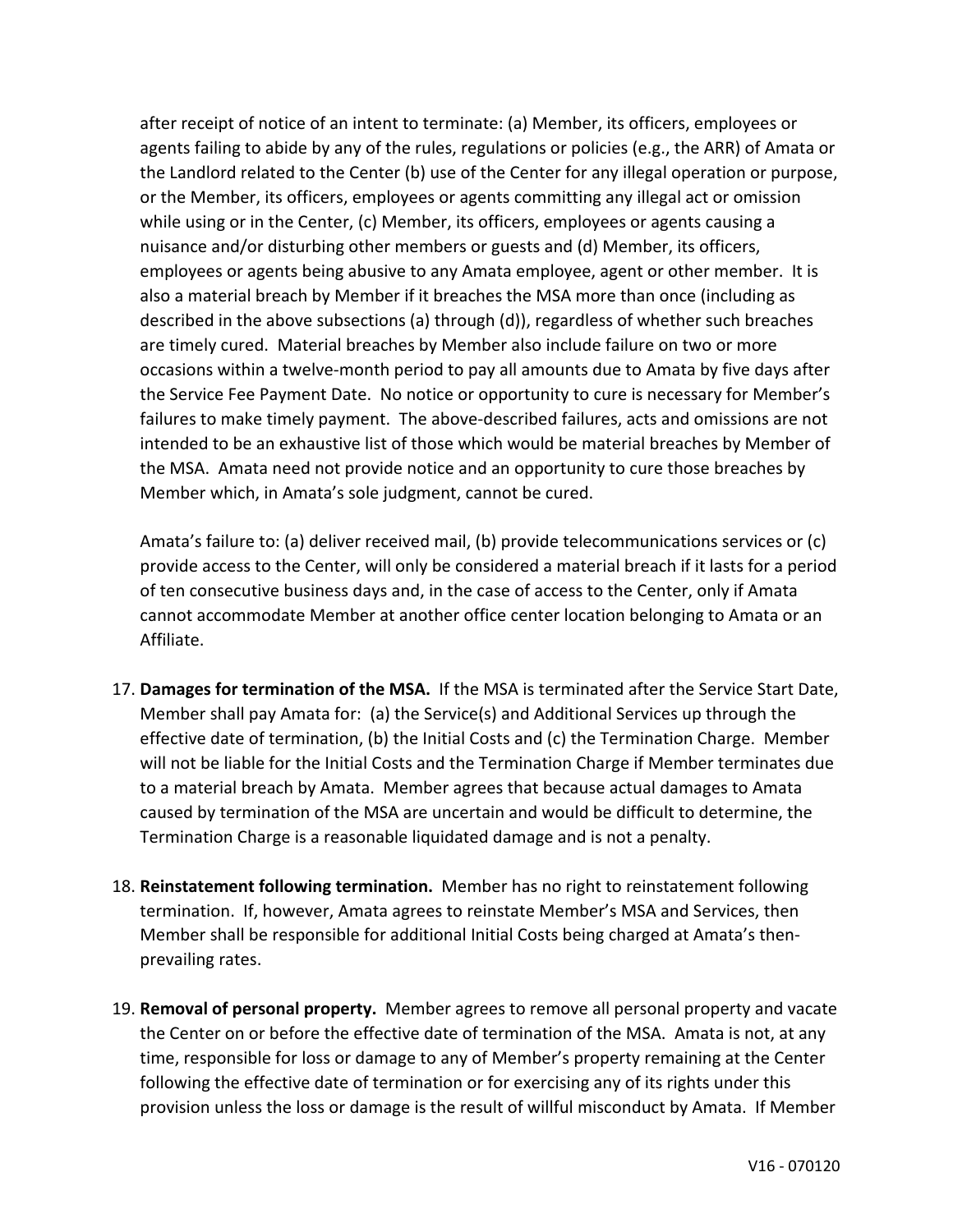fails to remove any personal property on or before the effective date of termination, Amata shall have the right to place all personal property in boxes, move and/or store Member's personal property and to charge Member for transportation and storage plus 15% of those charges as Amata's service fee. If Member fails to retrieve any personal property within ninety days of the effective date of termination, then Amata may dispose of Member's personal property as it sees fit without incurring any liability to Member.

- 20. **Business continuation services.** For all Services provided on terms other than month-tomonth, Amata will provide business continuation services. Upon expiration, cancellation or termination of the MSA for any reason other than material breach by Member, Amata will for a period of two months forward Member's mail once per week to one designated domestic address. Following the two-month period, all mail received will be returned to sender. Upon expiration, cancellation or termination of the MSA for any reason other than material breach by Member, Member may Port the primary assigned telephone number to Member's new telephone carrier. In the event the Member materially breaches the MSA, access and use of all telephone numbers assigned to Member will be terminated and the telephone numbers will be returned to Amata's inventory for use by other members. In the event the Member elects not to Port the Member's primary assigned telephone number, the telephone number will remain active and all calls will automatically be directed to voicemail for two months. At the end of the two-month period, the primary assigned telephone number will be terminated and placed back into Amata's inventory for use by other Members. The charge for these business continuation services will be \$75.00 per month plus costs of postage, supplies and/or Amata's administrative time. Payment in full for business continuation services is due upon expiration, cancellation or termination of the MSA. Charges for postage associated with mail forwarding and Amata's administrative time are due upon Member being invoiced. Amata reserves the right to withhold the business continuation services fee from Member's Retainer.
- 21. **Mail services.** You acknowledge that Amata will comply with the USPS regulations regarding Member's mail. Member must also comply with all USPS regulations and amendments and USPS interpretations of such regulations. Member's failure to comply will result in immediate termination of this MSA, with Member responsible for Termination Charges. If this MSA is for Mail Only Services, Member must complete USPS form 1583 to receive mail and/or packages at the Center. Member acknowledges that pursuant to USPS regulations, the MSA and form 1583 may be disclosed upon request of any law enforcement or other government agency, or when legally mandated. Member further agrees, upon request, to sign an updated version of the MSA and any other necessary documents or forms related to process of service. Upon expiration, cancellation or termination of this MSA, Member must notify all parties with whom Member does business of its address change. Member agrees that it will NOT file a change of address form with the USPS.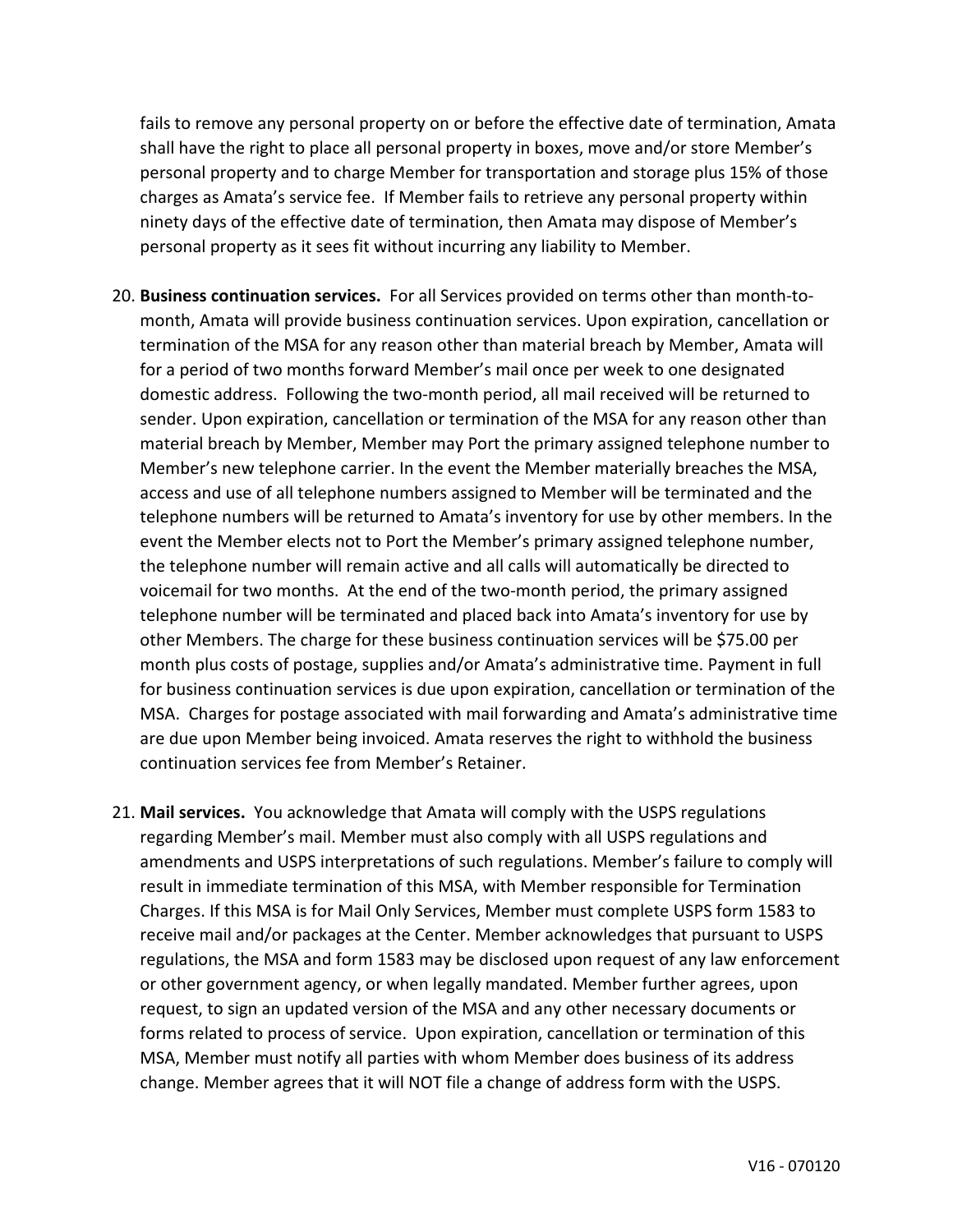- 22. **Changes to these Ts & Cs.** Amata may change these Ts & Cs for any upcoming Renewal Term by sixty day advance notification by posting them at [www.amataoffices.com](http://www.amataoffices.com/) and providing email notification to the email address provided by the Member and on file with Amata.
- 23. **Disclaimer of warranty.** EXCEPT AS OTHERWISE EXPRESSLY SET FORTH HEREIN, THE SERVICES ARE PROVIDED BY AMATA "AS IS" AND AMATA AND ITS AFFILIATES, PROVIDORS, LICENSORS, MANAGERS, OFFICERS, EMPLOYEES AND AGENTS MAKE NO WARRANTY OR GUARANTEE WITH RESPECT TO SERVICES OR ADDITIONAL SERVICES OR AS TO THE RESULTS TO BE OBTAINED FROM USE OF THE SERVICES OR ADDITIONAL SERVICES, UNDER THE MSA OR OTHERWISE. THE SERVICES AND ADDITIONAL SERVICES ARE PURCHASED WITH KNOWLEDGE OF THIS WARRANTY DISCLAIMER. AMATA EXPRESSLY DISCLAIMS ANY WARRANTIES, CONDITIONS OF MERCHANTABILITY, NON-INFRINGEMENT, SATISFACTORY QUALITY AND FITNESS FOR A PARTICULAR PURPOSE.
- 24. **Limitation of liability.** WITHOUT PREJUDICE TO OR LIMITING AMATA'S RIGHT TO RECEIVE PAYMENT FOR SERVICES AND ADDITIONAL SERVICES, THE ENTIRE LIABILITY OF AMATA (TOGETHER WITH ITS AFFILIATES, PROVIDORS, LICENSORS, MANAGERS, OFFICERS, EMPLOYEES AND AGENTS) FOR ALL CLAIMS, DAMAGES, ETC. OF WHATEVER NATURE (INCLUDING NEGLIGENCE, NEGLIGENT MISREPRESENTATION AND NEGLIGENT OMISSION CLAIMS) ARISING OUT OR RELATED TO THIS AGREEMENT, THE PROVISION OF SERVICES AND ADDITIONAL SERVICES, TRANSMISSION, TELEPHONE SERVICES, INTERNET SERVICES, DATA SERVICES AND/OR EQUIPMENT, INCLUDING DAMAGE TO REAL AND PERSONAL PROPERTY, SHALL NOT EXCEED THE LESSER OF (A) THE AMOUNT PAID BY MEMBER FOR THE SERVICE AT ISSUE IN THE PRIOR SIX (6) MONTHS TO THE ACTION OR OMISSION GIVING RISE TO THE CLAIM, OR (B) ONE HUNDRED THOUSAND DOLLARS (\$100,000) IN TOTAL; PROVIDED, HOWEVER THAT THE FOREGOING LIMITATIONS SHALL NOT APPLY FOR DEATH OR PERSONAL INJURY CAUSED BY AMATA AND COVERED BY INSURANCE, OR FOR ANY OTHER LIABILITY WHICH MAY BE EXCLUDED OR LIMITED UNDER APPLICABLE LAW.

YOU RECOGNIZE THAT THE INTERNET CONSISTS OF MULTIPLE PARTICIPATING NETWORKS THAT ARE SEPARATELY OWNED AND NOT SUBJECT TO AMATA'S CONTROL. YOU AGREE THAT AMATA (AND ITS AFFILIATES, PROVIDORS, LICENSORS, MANAGERS, OFFICERS, EMPLOYEES AND AGENTS) SHALL NOT BE LIABLE FOR DAMAGES INCURRED OR SUMS PAID WHEN THE SERVICES ARE TEMPORARILY OR PERMANENTLY UNAVAILABLE DUE TO MALFUNCTION OF, OR CESSATION OF, INTERNET SERVICES BY NETWORK(S) OR INTERNET SERVICE PROVIDERS NOT SUBJECT TO AMATA'S CONTROL, OR FOR TRANSMISSION ERRORS IN, CORRUPTION OF, OR THE SECURITY OF MEMBER INFORMATION CARRIED ON SUCH NETWORKS OR INTERNET SERVICE PROVIDERS. AMATA (AND ITS AFFILIATES, PROVIDERS, LICENSORS, MANAGERS, OFFICERS, EMPLOYEES AND AGENTS) SHALL HAVE NO LIABILITY HEREUNDER FOR DAMAGES INCURRED OR SUMS PAID DUE TO ANY FAULT OF MEMBER OR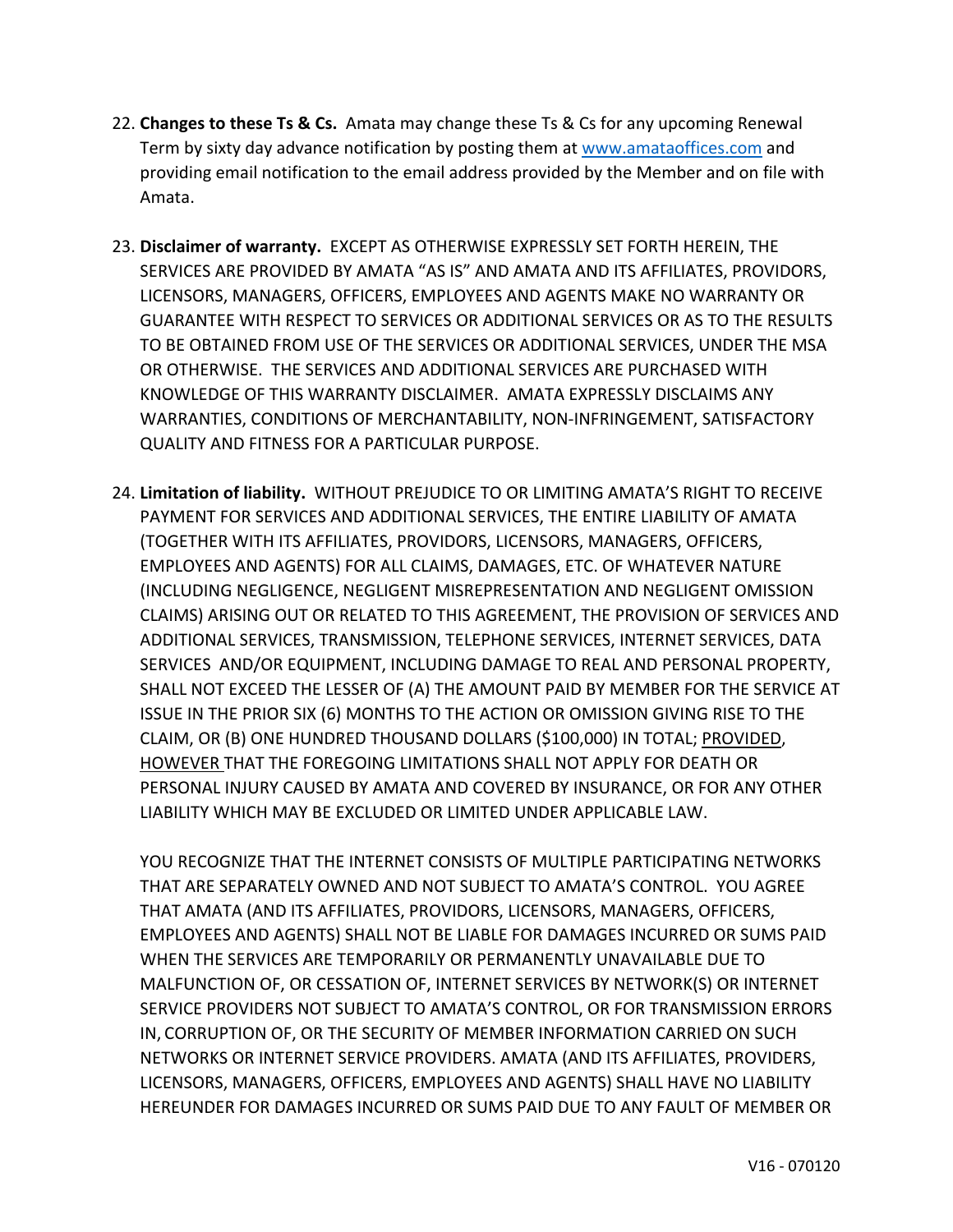ANY THIRD PARTY, OR BY ANY HARMFUL COMPONENTS (SUCH AS COMPUTER VIRUSES, WORMS, COMPUTER SABOTAGE, AND 'DENIAL OF SERVICE' ATTACKS). AMATA (AND ITS AFFILIATES, PROVIDORS, LICENSORS, MANAGERS, OFFICERS, EMPLOYEES AND AGENTS) ARE NOT LIABLE FOR ANY BREACH OF SECURITY ON THE MEMBER'S NETWORK, REGARDLESS OF WHETHER ANY REMEDY PROVIDED IN THE MSA FAILS OF ITS ESSENTIAL PURPOSE. MEMBER AGREES THAT IT WILL NOT HOLD AMATA (OR ITS AFFILIATES, PROVIDORS, LICENSORS, MANAGERS, OFFICERS, EMPLOYEES AND AGENTS) RESPONSIBLE FOR ANY SELECTION OR RETENTION OF, OR THE ACTS OR OMISSIONS OF, THIRD PARTIES IN CONNECTION WITH THE SERVICES (INCLUDING THOSE WITH WHOM AMATA MAY CONTRACT TO OPERATE THE SERVICES), OR HOLD A THIRD PARTY RESPONSIBLE FOR ANY SELECTION OR RETENTION OF, OR THE ACTS OR OMISSIONS OF, AMATA IN CONNECTION WITH THE SERVICES. WITHOUT LIMITING THE FOREGOING, MEMBER AGREES THAT IT WILL NOT HOLD AMATA (OR ITS AFFILIATES, PROVIDORS, LICENSORS, MANAGERS, OFFICERS, EMPLOYEES AND AGENTS) RESPONSIBLE FOR (A) THIRD PARTY CLAIMS AGAINST MEMBER FOR DAMAGES, (B) LOSS OF OR DAMAGE TO MEMBER'S RECORDS OR DATA OR THOSE OF ANY THIRD PARTY, OR (C) LOSS OR DAMAGE TO MEMBER ASSOCIATED WITH THE INOPERABILITY OF MEMBER'S EQUIPMENT OR APPLICATIONS WITH ANY COMPONENT OF THE SERVICES OR THE AMATA NETWORK. MEMBER AGREES TO MAKE ALL CLAIMS RELATED TO THE MSA, INCLUDING THE SERVICES AND ADDITIONAL SERVICES THEREUNDER, DIRECTLY AGAINST AMATA, AND WAIVES ANY RIGHT TO MAKE SUCH CLAIMS OR RECOVER DAMAGES (DIRECTLY OR BY INDEMNITY) RELATED TO THE MSA, INCLUDING THE SERVICES AND ADDITOINAL SERVICES THEREUNDER, BY CLAIMING DIRECTLY AGAINST AMATA'S AFFILIATES, PROVIDERS, LICENSORS, MANAGERS, OFFICERS, EMPLOYEES AND AGENTS OR ANY THIRD PARTY TO THE MSA, OR AGAINST OR THROUGH ANY THIRD PARTY TO THE MSA.

NEITHER AMATA NOR ANYONE ELSE INVOLVED IN CREATING, PRODUCING, DELIVERING (INCLUDING SUSPENDING OR DISCOUNTINUING SERVICES) OR SUPPORTING THE SERVICES (INCLUDING AFFILIATES) SHALL BE LIABLE TO MEMBER, ANY REPRESENTATIVE, AGENT OR EMPLOYEE OF MEMBER, OR ANY THIRD PARTY FOR ANY INDIRECT, INCIDENTAL, SPECIAL, PUNITIVE OR CONSEQUENTIAL DAMAGES ARISING OUT OF THE SERVICES, ADDITIONAL SERVICES OR INABILITY TO USE THE SERVICES OR ADDITIONAL SERVICES, INCLUDING WITHOUT LIMIATION, LOST REVENUE, LOST PROFITS, LOSS OF TECHNOLOGY, RIGHTS OR SERVICES, EVEN IF ADVISED OF THE POSSIBILITY OF SUCH DAMAGES, WHETHER UNDER THEORY OF CONTRACT OR TORT (INCLUDING NEGLIGENCE, STRICT LIABILITY OR OTHERWISE).

NO ACTION OR PROCEEDING AGAINST AMATA MAY BE COMMENCED BY THE MEMBER MORE THAN ONE (1) YEAR AFTER THE ACTION OR OMISSION WHICH GAVE RISE TO THE CLAIM OR THE LAST DAY ON WHICH THE SERVICE OR ADDITIONAL SERVICE WHICH IS THE BASIS FOR THE ACTION IS RENDERED OR FAILED TO BE RENDERED (WHICHEVER IS EARLIER), AND MEMBER ACKNOWLDEDGES THAT THIS LIMITATION CONSTITUTES AN EXPRESS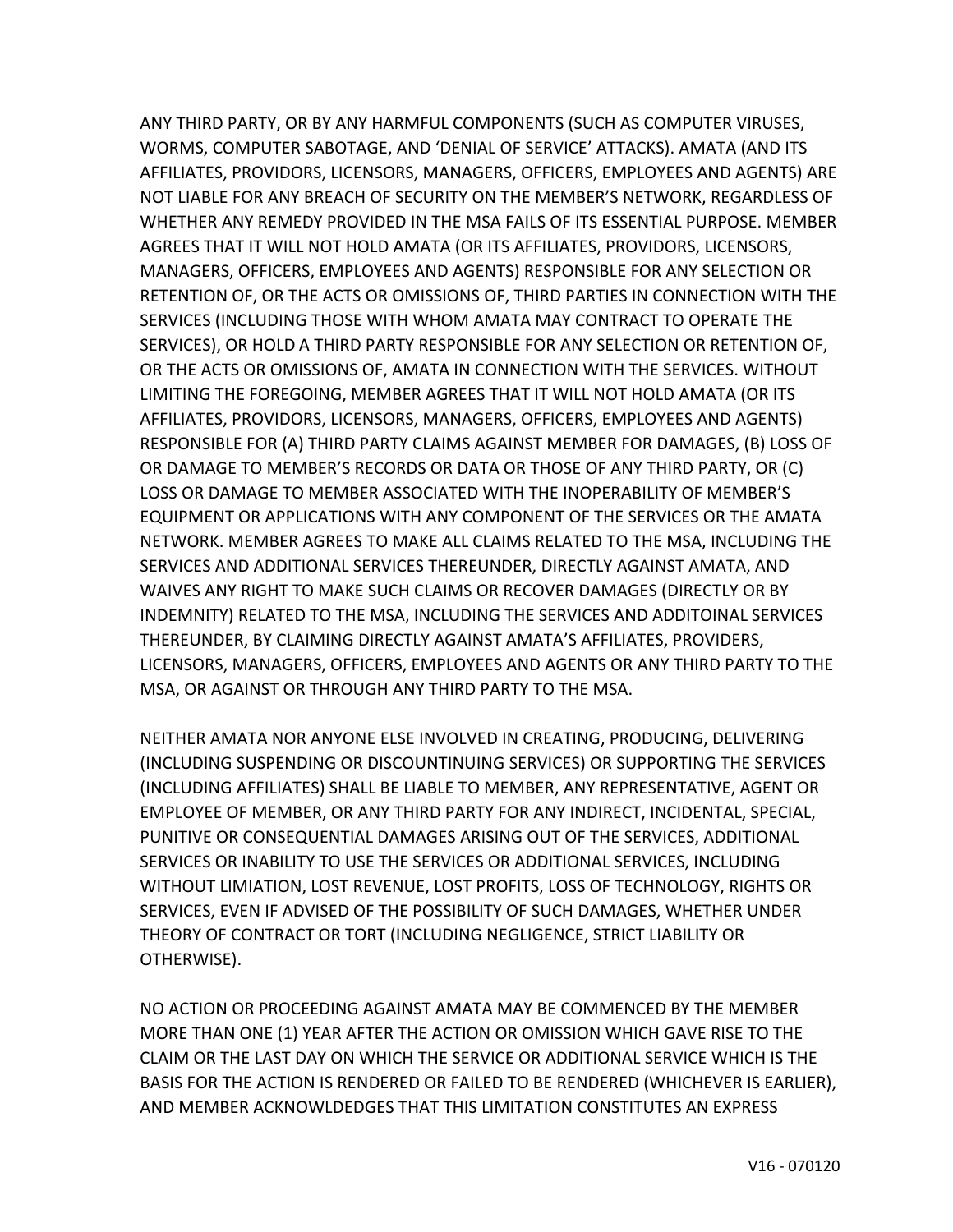WAIVER OF ANY RIGHTS UNDER ANY APPLICABLE STATUTE OF LIMITATIONS WHICH WOULD OTHERWISE AFFORD ADDITIONAL TIME FOR SUCH A CLAIM.

25. **No liability for actions of others.** We are not responsible for the actions of others using the Services or Additional Services or in the Center. Other members may not be who they claim to be. We do not perform background checks on our members, and we do not guarantee that our members' online profiles are accurate.

The Services and Additional Services may provide you with access to the services or products of third parties and advertisements from our unrelated business partners. We are not responsible for the content of those advertisements or any links, products or services related to those third parties. We are not liable to you for any damage or loss relating to any reliance on any third-party advertisement or use of any third-party services or products. You agree that Amata (and its Affiliates, managers, officers, members, employees and agents) make no representations or warranties of any kind concerning such third-party advertisements, services or products, and therefore that you will not rely upon Amata (and its Affiliates, managers, officers, members, employees and agents) when deciding to enter into any relationship with such third-parties.

26. **Indemnity.** Member will indemnify, defend and hold harmless Amata and its managers, members, directors, officers, employees, Affiliates, agents, subcontractors, co-branders and partners from and against any claims, suits, actions, proceedings, demands, liabilities and settlements from any and all third parties, and for payment of any losses, to the extent such losses arise (i) as a result of non-compliance by Member with its obligations under the MSA; (ii) from any and all claims by any of Member's customers or other third party end users in connection with a Service or Additional Service (including, without limitation, any claims regarding content transmitted using a Service or violation of data protection legislation), regardless of the form of action, whether in contract, tort, warranty, statutory or strict liability; provided, however, that Member will have no obligation to indemnify and defend Amata against claims for damages for bodily injury or death caused by Amata's gross negligence or willful misconduct; or (iii) from claims of copyright infringement and all manner of intellectual property claims, defamation claims, claims of publication of obscene, indecent, offensive, racist, unreasonably violent, threatening, intimidating or harassing material, and claims of infringement of data protection legislation, to the extent such losses are based upon (a) the content of any information transmitted by Member or by any of Member's customers or authorized end users; (b) the use and/or publication of any and all communications or information transmitted by Member or by any of Member's customers or authorized end users, or (c) the use of Services or Additional Services by Member in any manner inconsistent with the terms of this MSA, including without limitation the ARR. Member's indemnification and hold harmless obligations hereunder shall survive termination of the MSA by Amata or you or expiration of the MSA.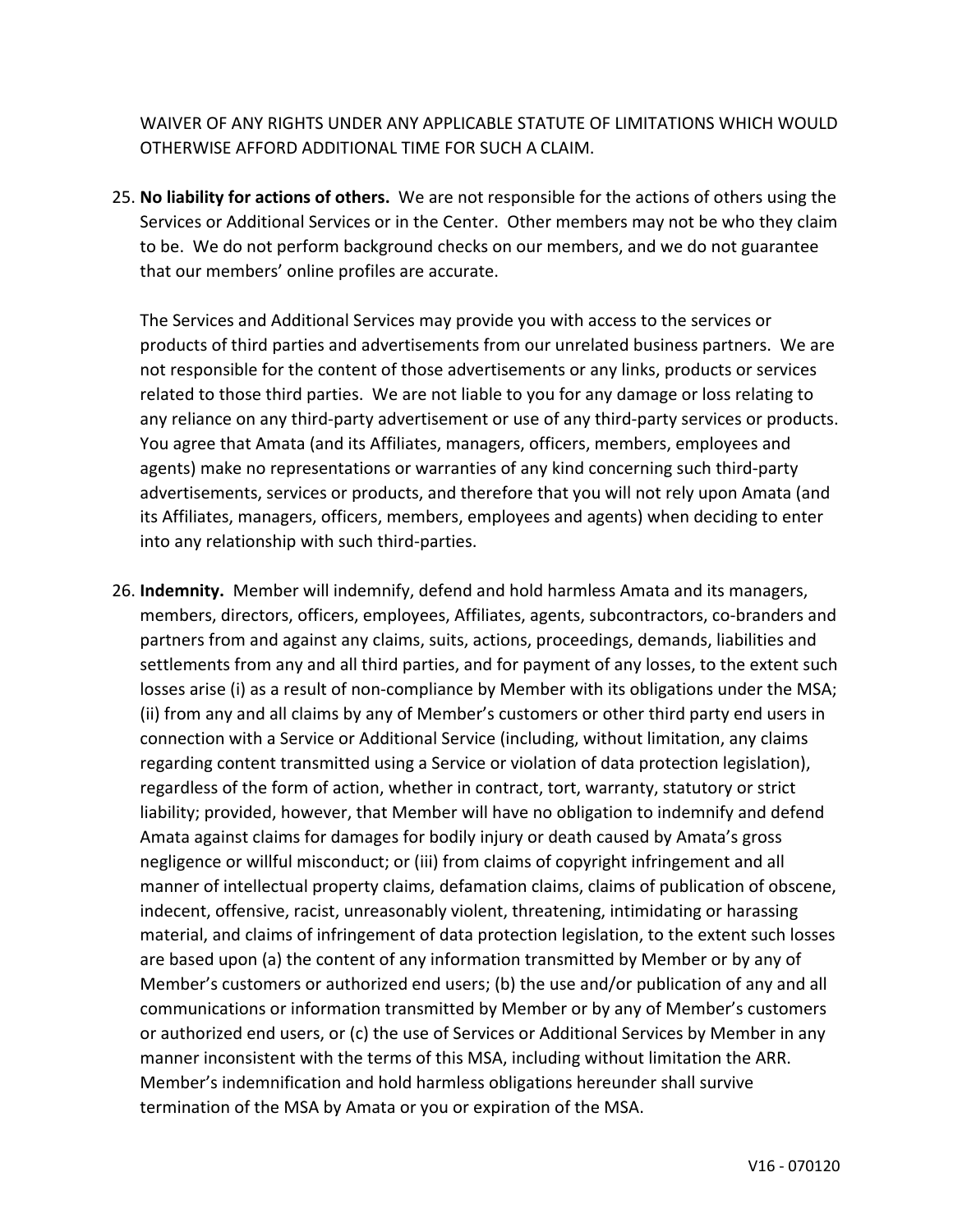- 27. **Force Majeure.** Notwithstanding anything to the contrary elsewhere in the MSA, Amata has no liability to Member for any interruption in Services or Additional Services caused by a Force Majeure. A Force Majeure event does not excuse Member from paying for any Service Fees or Additional Service Fees due under the MSA.
- 28. **Duty to Mitigate.** Amata has no duty to mitigate its damages under the MSA.
- 29. **Non-solicitation.** Amata's and its Affiliates' employees are an essential part of Amata's ability to deliver Services and Additional Services. Member, its owners, officers, agents and employees agree that during the term of the MSA (including any Renewal Term) and for six months thereafter, they will not directly or indirectly, on their own account or on the account of any other person or entity (a) solicit for employment, assist in employing, employ, hire or otherwise associate in business with any current employee or any former employee who was employed by Amata or an Affiliate within the prior six months, provided, however, that a general solicitation for employment not specifically directed at any such employee or former employee is not a violation of this provision, and/or (b) induce or attempt to induce any employee or member of Amata or an Affiliate to terminate his, her or its relationship with Amata or an Affiliate. For violations of the non-solicitation of employees or former employees (as defined above), Member agrees that actual damages would be difficult to determine and therefore agrees to pay to Amata or an Affiliate (as applicable) as liquidated damages one-half of the most recent annual salary of the person solicited and/or hired. Member agrees that this liquidated damage amount is fair and reasonable as compensation for such breach. This provision survives termination of the MSA by either Amata or you.
- 30. **Class action waiver.** Any arbitration or lawsuit to litigate any dispute in any forum related to the MSA will be conducted solely on an individual basis. Neither Member nor Amata will seek to have any dispute heard as a class action or in any other manner in which a party seeks to act in a representative capacity. No proceeding will be combined with any other proceeding without the consent of both Amata and Member. YOU ARE GIVING UP YOUR RIGHT TO PARTICIPATE AS A CLASS REPRESENTATIVE OR MEMBER ON ANY CLASS CLAIM YOU MAY HAVE AGAINST US, INCLUDING THE RIGHT TO BRING OR PARTICIPATE IN A CLASS ARBITRATION OR CONSOLIDATION OF INDIVIDUAL CASES OR ARBITRATIONS.
- 31. **Attorneys' fees.** Notwithstanding anything to the contrary contained elsewhere in the MSA, if Member or Amata (and/or any Affiliate) brings any action in any court that in any way arises under, is brought in connection with or relates to the MSA, including questions about its existence, interpretation, validity or termination, the prevailing party in such action shall be entitled to recover its legal fees (including paralegal and/or law clerk fees),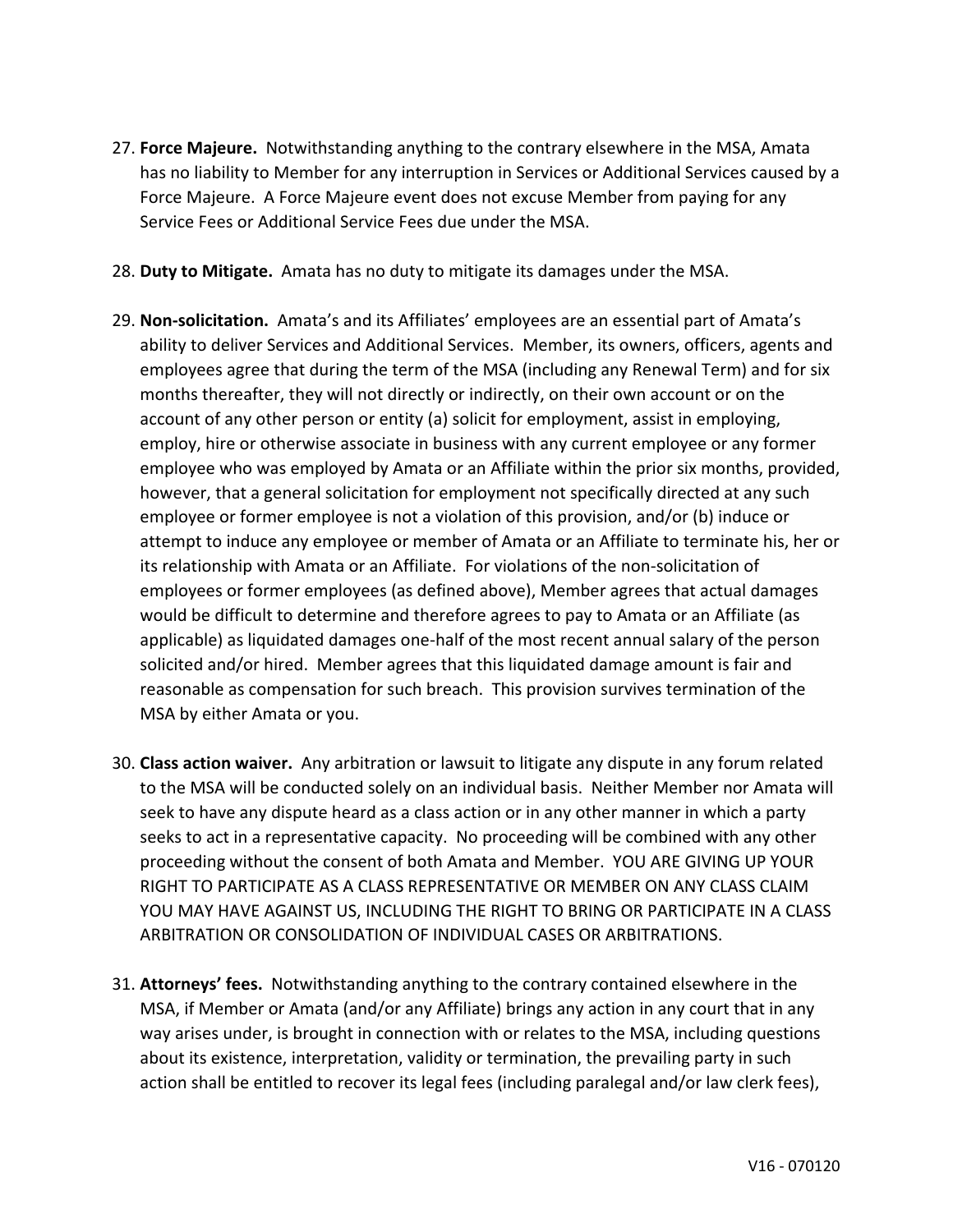expenses (including expert fees, deposition costs, travel expenses and copying charges) and court costs from the other party.

- 32. **Arm's length agreement.** The MSA between you and Amata is a business-to-business contract. The MSA has been negotiated at arm's length and between persons sophisticated and knowledgeable in matters related to the MSA. In addition, each party has had the opportunity to have the MSA reviewed by legal counsel of their choice. Accordingly, any rule or decision that would require construction of ambiguities against the drafter of the MSA is not applicable and waived by the parties. The provisions of the MSA shall be interpreted in a reasonable manner to affect the purpose of the parties and the MSA. The headings of each paragraph are for the convenience of reference and shall not affect its interpretation.
- 33. **Provisions partially or wholly unenforceable.** If any provision of the MSA is held to be invalid in whole or in part, the parties agree that such provision shall be modified to make it enforceable to the maximum extent permitted by applicable law. If any provision is held to be wholly unenforceable and unable to be modified to make it enforceable, then it shall be deemed stricken from the MSA and the remaining provisions of the MSA shall remain in full force.
- 34. **Non-waiver.** The waiver by any party of the breach of any provision of the MSA by the other party, or the failure by either party to exercise any right granted to it under the MSA, shall not operate as the waiver of any subsequent breach by the other party nor as a waiver of the ability to exercise such right.
- 35. **Assignment.** Member may not assign the MSA or its right to receive the Services or Additional Services without express written consent of Amata. Amata may assign this MSA at any time and without the consent of Member.
- 36. **Notices.** Unless specified otherwise elsewhere in the MSA, all notices are to be in writing and must be served by certified mail with postage prepaid, by overnight courier delivery or by email, with proof of delivery. If notice is to Member, use of the mailing address and/or email address provided by Member in the Schedule of Services or any amendment shall be sufficient. Member agrees to maintain a correct and current address, phone number and contact name on file with Amata, including upon termination of the MSA. All notices to Amata must be sent to Amata Office Centers, 225 W. Washington St., 22<sup>nd</sup> floor, Chicago, Illinois 60606 or via email to [accounting@amataoffices.com.](mailto:accounting@amataoffices.com) All termination notices by Member must be sent separately from any other notice.
- 37. **Choice of law; forum selection.** This MSA is governed by the law of the state where the Center is located without regard to its choice of law provisions. For members whose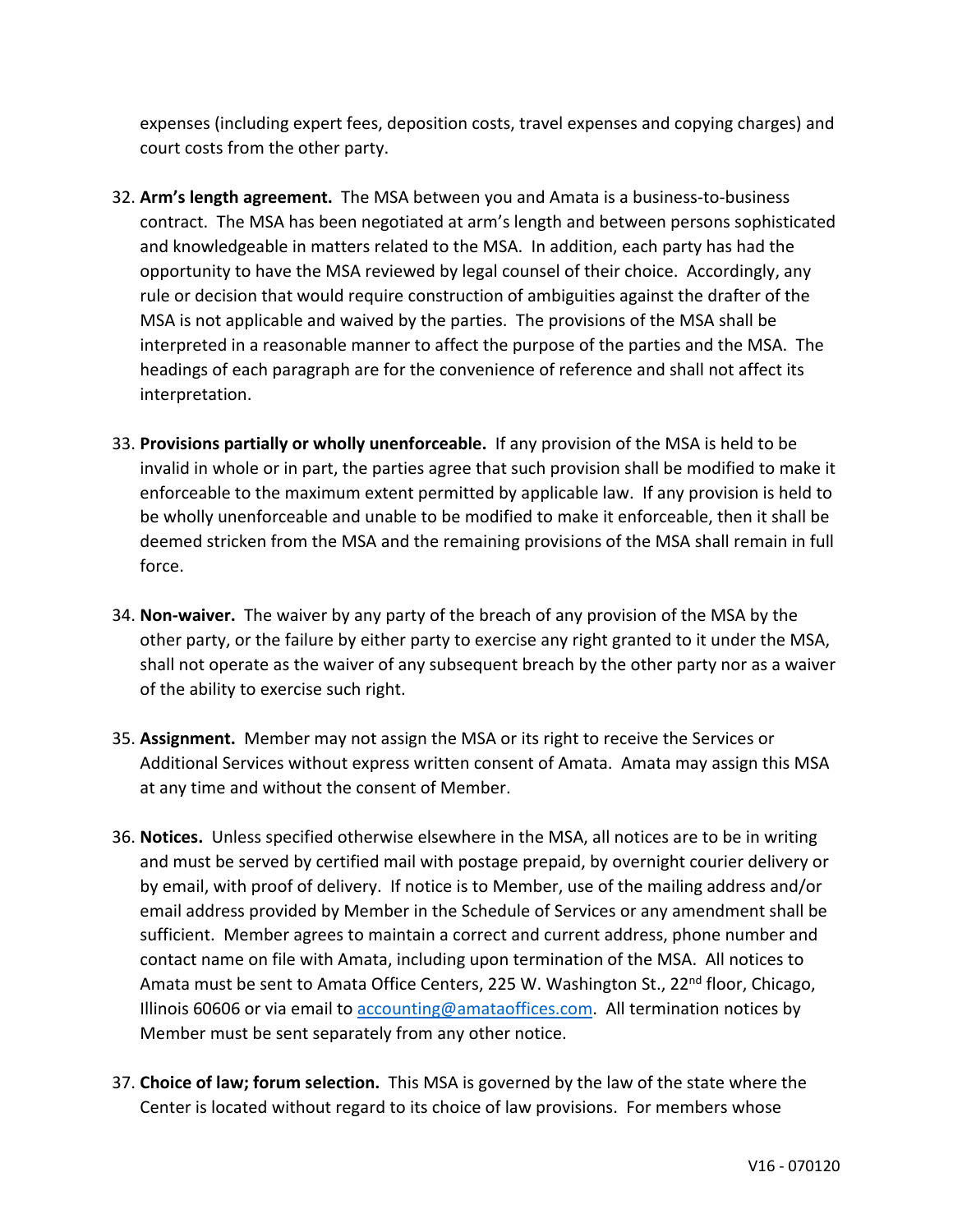accounts are not assigned to any Center, the law of the State of Illinois shall apply without regard to its choice of law provisions. Any dispute relating to or arising out of the MSA or the provision of the Services or Additional Services must be brought exclusively in either the Circuit Court of Cook County, Daley Center, Chicago, Illinois or the Northern District of Illinois, Eastern Division courts located in the Dirksen United States Courthouse in Chicago, Illinois. Member agrees to submit to the jurisdiction of the foregoing two courts in Chicago, Illinois.

38. **Entire agreement.** This MSA is the entire agreement between Amata and Member and supersedes all prior written and oral agreements.

## **Definitions**

**Affiliate(s)** The parent(s), subsidiaries and sister companies of Amata, including, but not limited to, Amata Holdings, LLC and Amata Management, LLC.

**Amata Rules and Regulations (ARR)** Amata's Rules and Regulations as posted by Amata (currently at [www.amataoffices.com/ARR\)](http://www.amataoffices.com/ARR). Amata reserves the right to amend its ARR at any time, effective upon posting on the Amata website.

**Center** Facility in which Member receives Services and/or uses space.

**Equipment** Member's equipment, if any.

**Force Majeure** Causes beyond a Party's control, including but not limited to: acts of God; pandemics and epidemics; fire; explosion; vandalism; cable cut; storm; floor or other similar occurrences; any law, order, regulation, direction, action or request of any government, including federal, state, provincial, municipal and local governments claiming jurisdiction over a Party or the Service, or of any department, agency, commission, bureau, corporation, or other instrumentality of any such government, or of any civil or military authority; national emergencies; unavailability of materials or rights-of-way; insurrections; riots, terrorist acts or wars (declared/undeclared); or strikes, lock-outs; work stoppages, or other labor difficulties, supplier failures, shortages, breaches or delays.

**Internet** A communications system that connects computers and computer networks all over the world

**Initial Costs** Installation fees or charges for initiating and/or setting up a Member with Services as described in the Schedule of Services.

**Initial Term** Initial length of term for the Services as indicated on the Schedule of Services.

**Landlord** Amata's landlord, building owner and/or property manager.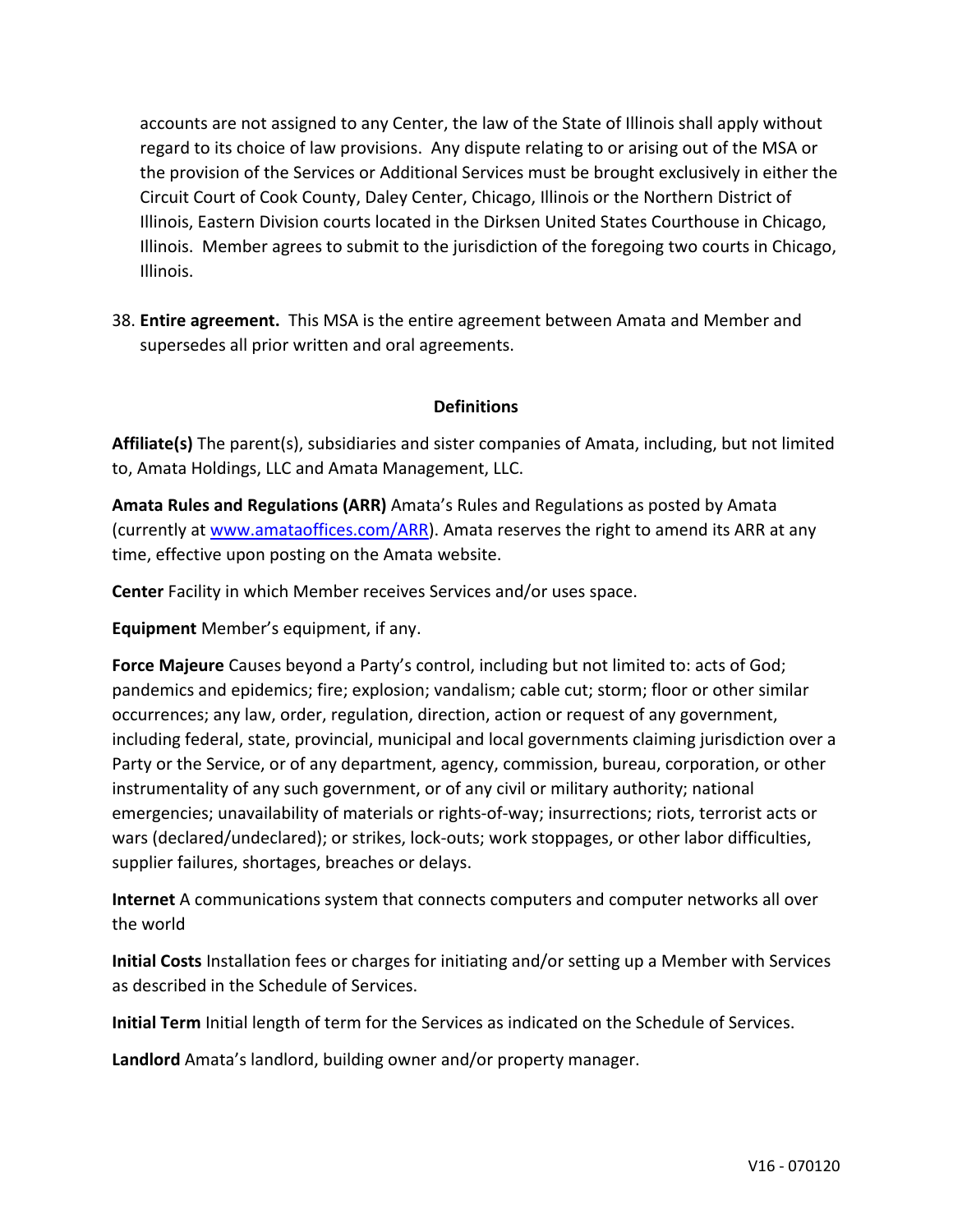**Mail Only Services** A Service in which the Center(s) listed on the Schedule of Services accepts mail on behalf of a Member and holds for pick up or, at Member's request forwards mail to Member. Member also is authorized, subject to these Ts & Cs, to list the Center(s)'s address on Member's promotional material, business cards and signature line as Member's place of business.

**MSA** The entire Member Service Agreement between Amata and Member for provision of the Service(s) and Additional Services, consisting of the Schedule of Services form, the applicable Addendum to the Schedule of Services form, the Terms & Conditions, the Product Rider, the ARR, the rules and regulations of the Landlord of the applicable Center (available to Member upon request) and any applicable amendment(s).

**Port** To move a Direct Inbound Dial (i.e. a telephone number) from one carrier to another.

**Renewal Term** Subsequent length of term for the Services after completion of the Initial Term.

**Retainer** Security provided to Amata by Member prior to occupancy of office space. These funds may be used by Amata to pay any outstanding balance due by Member and/or to pay for any damages, outside of normal wear and tear, in the office by Member, Member's agent, employees and/or guests. Any funds not used for the above purposes will be return to Member within 45 days of the termination of the MSA.

**Schedule of Services** Cover form to which these Ts & Cs apply, identifying the specific Services(s) to be provided.

**Services.** The license, services and products provided to the Member, as described in the MSA, including the Schedule of Services and at [www.amataoffices.com/services.](http://www.amataoffices.com/services)

**Service Fees.** The charges associated with the Services that Amata provides to the Member pursuant to the MSA.

**Service Fee Payment Date** The 1<sup>st</sup> day of the month following the month in which the invoice for services was provided to Member.

**Service Start Date** The date identified in the Schedule of Services.

**Tax or Taxes** All taxes arising in any jurisdiction, including without limitation all sales, use, excise, gross receipts, value added, access, bypass, franchise, telecommunications, real property, consumption, or other taxes, fees, duties, charges or surcharges (however designated) including those: (a) imposed on or based on the provision, sale or use of the Services or Additional Services, (b) imposed directly on Amata or for which Amata is permitted to invoice Member in connection with Amata's performance under the MSA, and (c) assessed by Amata's Landlord on Amata. Taxes do not include Amata's income taxes.

**Telephone Answering Only Services** A service provided by Amata that enables calls to a telephone number designated by Amata on the Schedule of Services to be answered in the